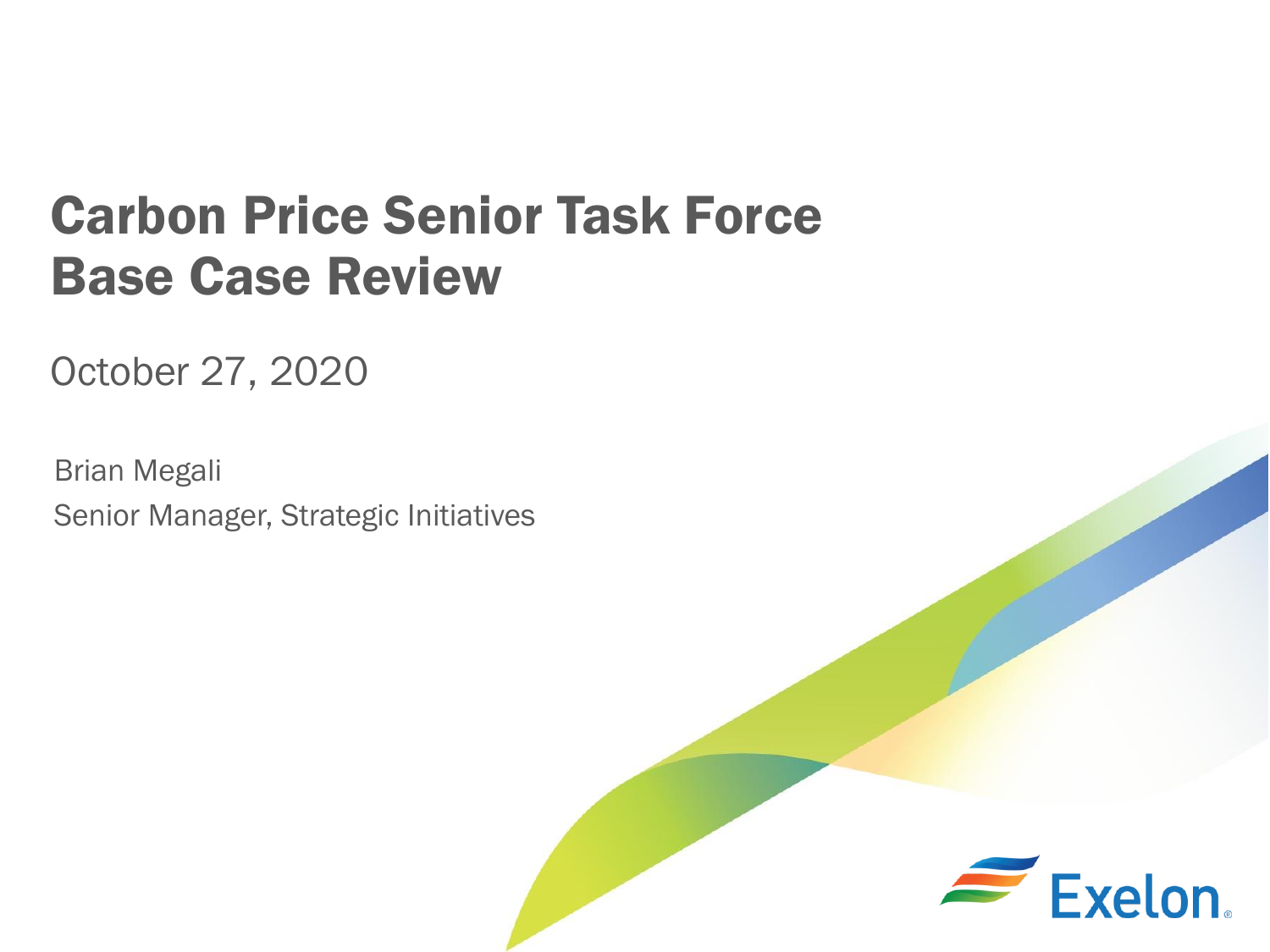### **Summary**

- Uneven carbon pricing results in emissions leakage. Leakage mitigation can improve the efficacy of carbon pricing programs
- Exelon reviewed several cases from the PJM modeling that were subsequently used to test the impact of leakage mitigation using PJM's one-way and two-way border adjustment methodology
- Exelon observed that certain model outputs appear inconsistent with observable market data and historical experience, suggesting shortcomings in the modeling that have important policy implications
- Exelon examined various model inputs and market data
	- o Market Efficiency Case assumptions
- o Historical and forward energy prices

o Updated CPSTF assumptions

- o Historical generation dispatch
- Exelon also examined several model outputs for consistency with expected results
	- o Capacity factors by technology

o Energy prices and price spreads

- o Generation dispatch
- There are apparent shortcomings in PJM's underlying modeling yielding outputs that do not align with market observations and undermine the leakage mitigation results PJM has presented
- We request that PJM review its model for errors and supplement the data available for stakeholders to review the PJM model and its inputs

PJM's modeling is not yet a valid way to evaluate the effectiveness of leakage mitigation

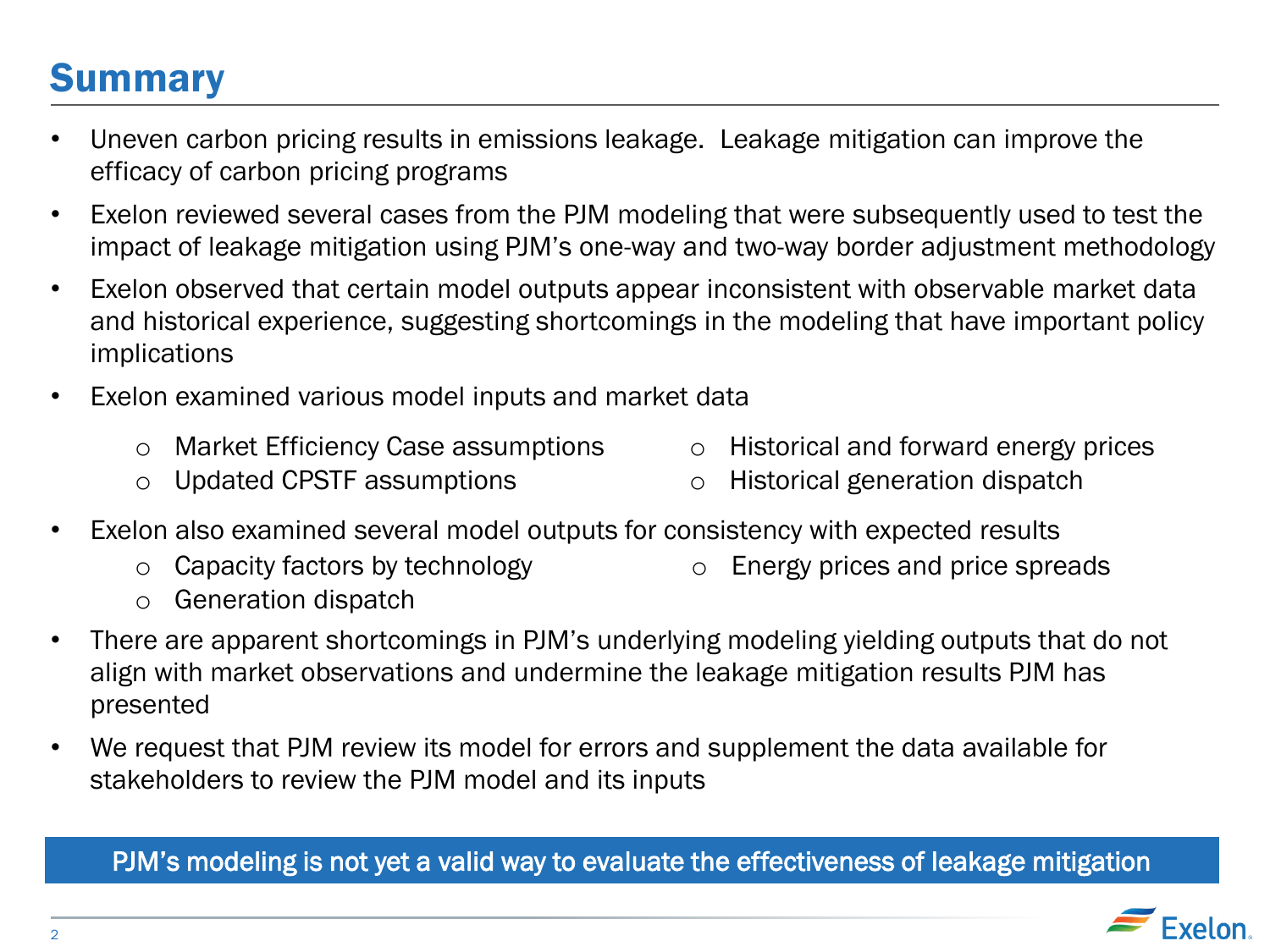## PJM's Market Model Development

- The foundation of the CPSTF modeling is the PJM Market Efficiency Case from 2018-2019
- The Market Efficiency Case is essentially a snapshot of the PJM transmission system. It is used in the RTO Regional Transmission Planning Process (RTEP) to identify the reliability and economic benefits of potential and planned transmission upgrades.



Note: ABB is a data, analysis, and technology/software vendor

PJM began with Market Efficiency case, but changed both platform and inputs for the CPSTF

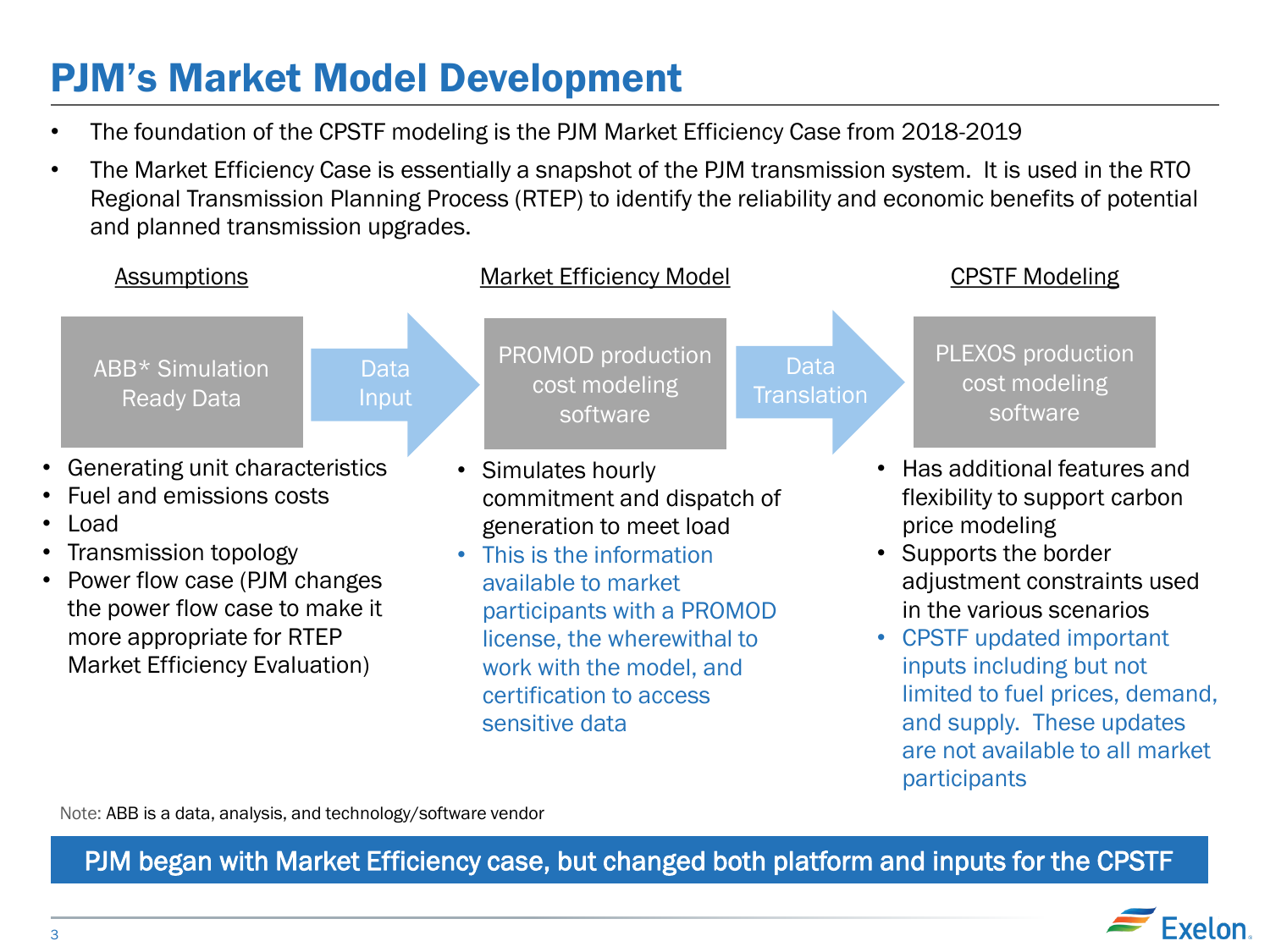### PJM's Power Price Outputs Vary Widely from Market Prices



Note: Forwards data from OTC Global Holdings. Values represent the average of 2023 forwards from 11/1/2019 until 10/1/2020, roughly the term of CPSTF workflow. PJM results are average monthly LMPs from scenario 4-0W.

25 26 27

2019 2023 - Forwards 2023 - PJM

PJM's model produces ComEd prices

well below forward prices and eastern prices well above forward prices

![](_page_3_Picture_5.jpeg)

2019 2023 - Forwards 2023 - PJM

\$23

\$25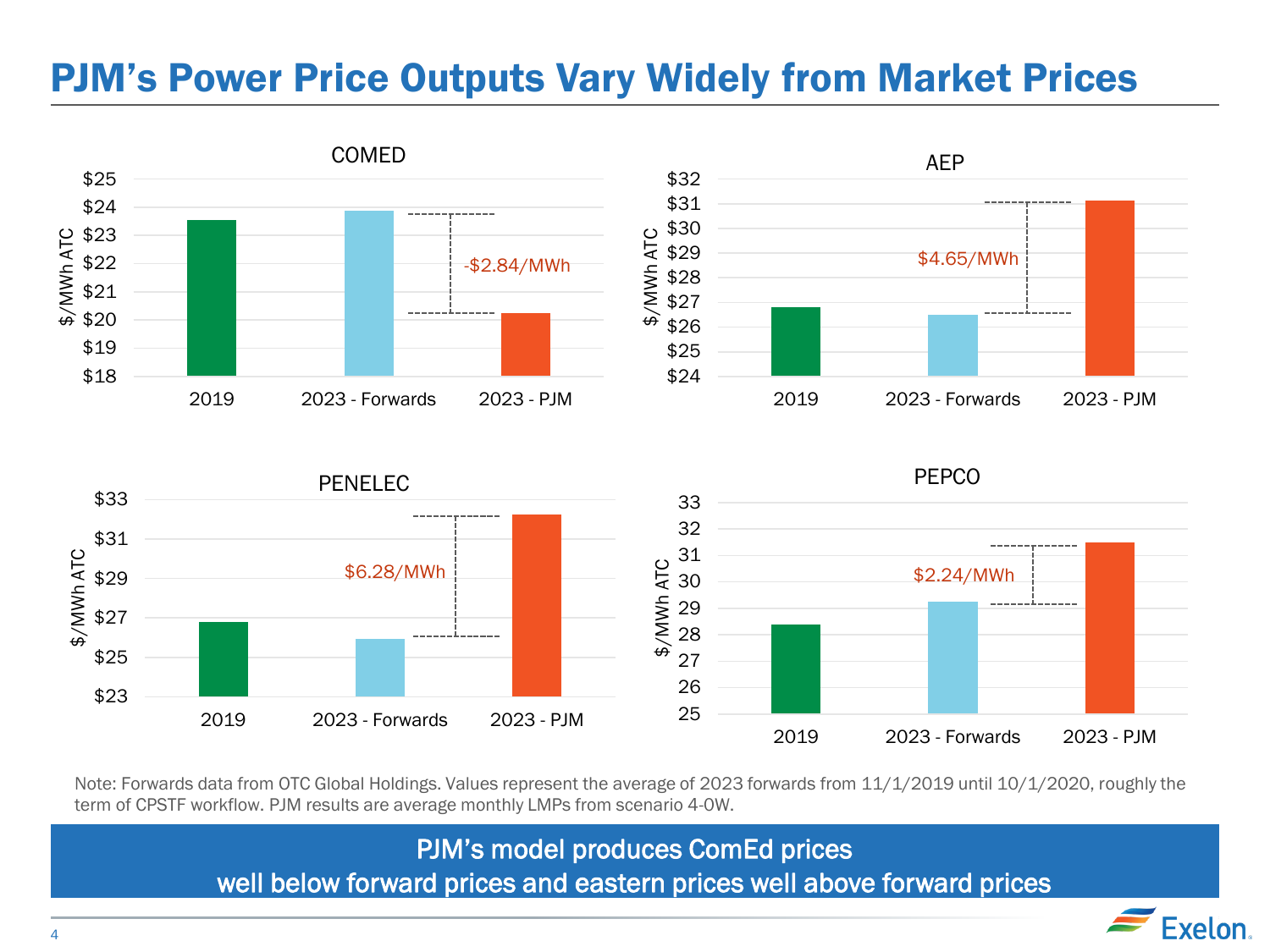### PJM's Model Yields an AEP-COMED Spread 3x Observed Values

- PJM's model produces price spreads of over \$10/MWh, much greater than both historical and forward-looking spreads
- The outsized price spread between ComEd and the rest of the RTO in PJM's modeling suggests that ComEd fossil units will continue running and exporting to the east even with a carbon price added to dispatch costs
- If the model produced spreads consistent with observed values, ComEd fossil units would be less competitive after incorporating a carbon price.

![](_page_4_Figure_4.jpeg)

Note: Historical values reflect annual average day-ahead prices. Forwards data from OTC Global Holdings; values represent the average of 2023 forwards from 11/1/2019 until 10/1/2020, roughly the term of CPSTF workflow.

#### Simplified Example

If IL has a \$6 carbon price, an IL coal unit would have ~\$6/MWh adder to its dispatch cost. Since the carbon adder is less than the spread to AEP, the unit might be dispatched to meet load in the east despite the carbon cost. However, in a model with a spread closer to historical levels, those coal units would not run economically, and the emissions impact of a carbon price in IL would be stronger.

Inaccurate price spreads mute the effect of a carbon price

![](_page_4_Picture_9.jpeg)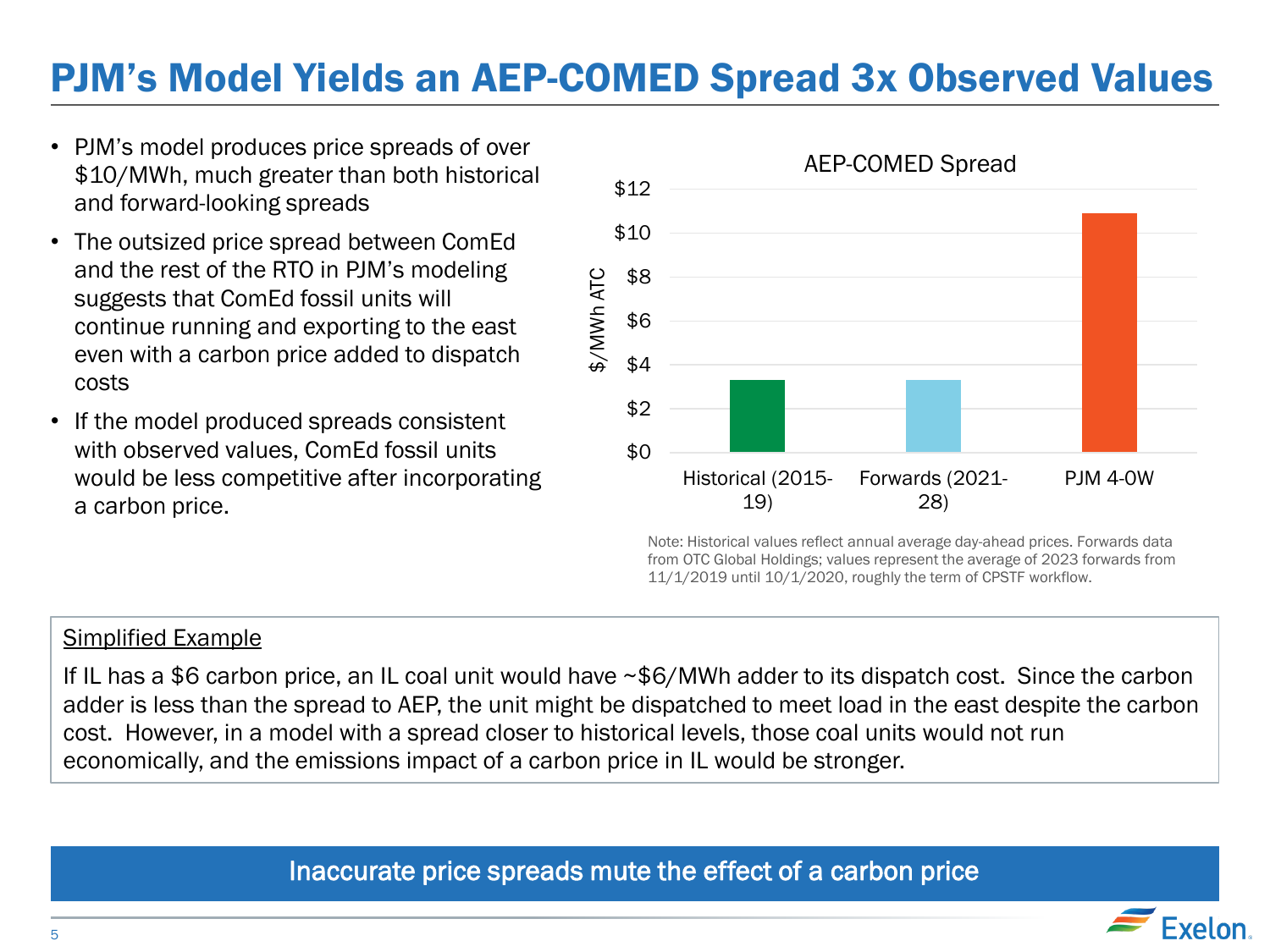### PJM's Model Yields Counterintuitive Generation Dispatch in IL

- Dispatch in PJM's modeling suggests Illinois generation output, especially coal, would *increase* relative to historical levels with a carbon adder
- Conversely, PJM's modeling shows RTO-wide generation outputs that are generally consistent with history
- The PJM modeling disparities occur even after updating the Market Efficiency Case stack assumptions, including coal retirements, new gas builds, and lower nuclear capacity

![](_page_5_Figure_4.jpeg)

Note: 2019 generation data from EIA

![](_page_5_Figure_6.jpeg)

Note: 2019 generation data from EIA

PJM modeling suggests that Illinois coal generation output would *increase* relative to recent history *even with a carbon price* 

![](_page_5_Picture_9.jpeg)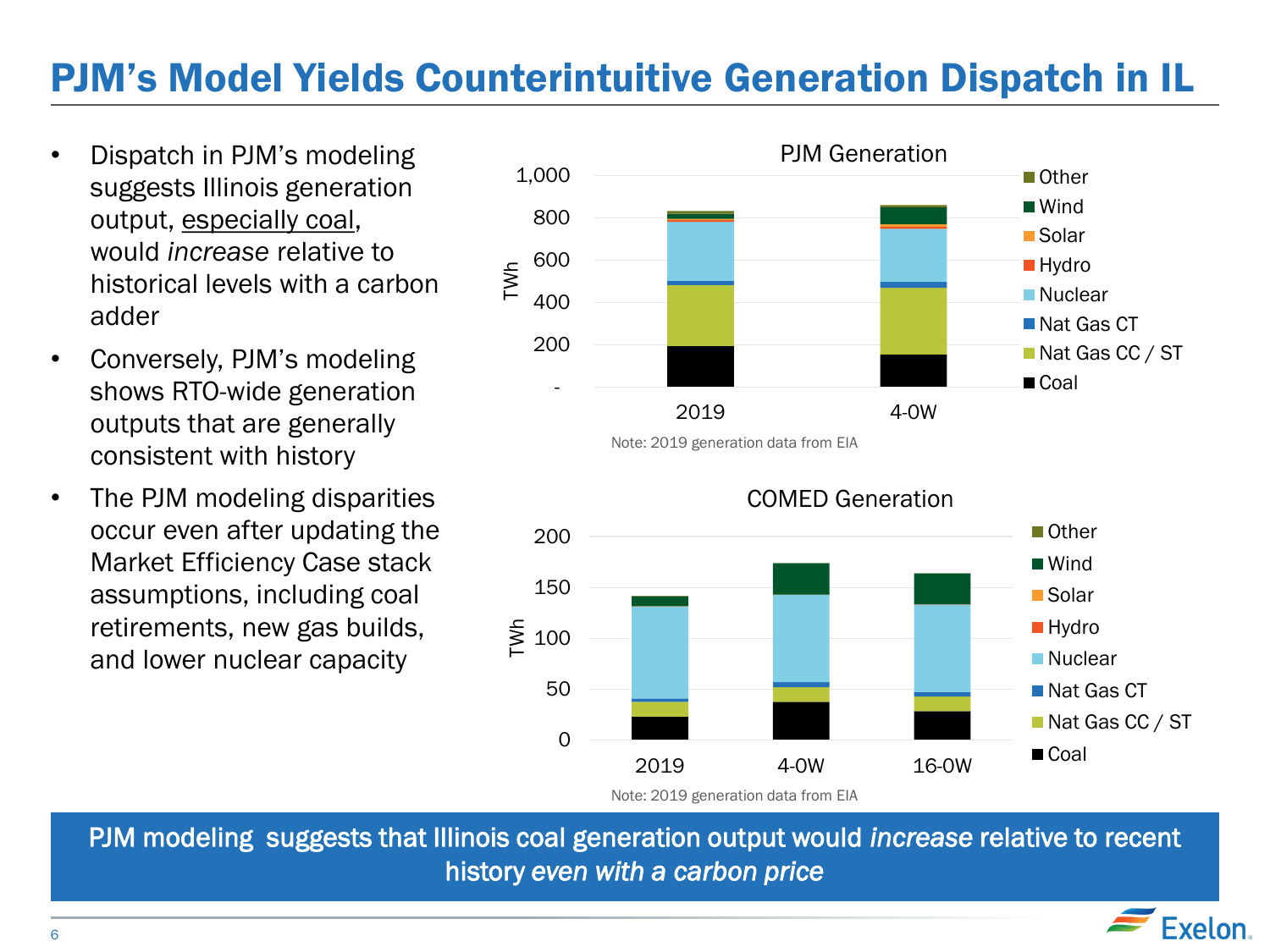### PJM's Modeling Potentially Yields Inaccurate Capacity Factors

- PJM's input data and results suggest unachievable capacity factors for wind and solar
- Capacity factors are calculated using the total generation values reported for each scenario and the two versions of the total installed capacity information
	- Market Efficiency Case stack
	- Total PJM capacity figures included in the PLEXOS data supplement
- We do not believe these capacity factors, particularly the values for wind and solar, are representative of how these resources are actually modeled in PLEXOS, but we can't make more accurate calculations without more data and clear guidance on PLEXOS inputs.

| Case 4-0W            |                                            |                                       |  |
|----------------------|--------------------------------------------|---------------------------------------|--|
| <b>Resource Type</b> | <b>Updated CPSTF</b><br><b>Model Stack</b> | Mkt. Efficiency<br><b>Model Stack</b> |  |
| Coal                 | 33%                                        | 37%                                   |  |
| Nat Gas CC / ST      | 58%                                        | 63%                                   |  |
| Nat Gas CT           | 12%                                        | 13%                                   |  |
| Nuclear*             | 100%                                       | 100%                                  |  |
| Hydro                | 13%                                        | 14%                                   |  |
| Solar                | 55%                                        | 92%                                   |  |
| Wind                 | 92%                                        | 109%                                  |  |
| Other                | 12%                                        | 12%                                   |  |

PJM Annual Capacity Factor by Resource Type,

\*Nuclear capacity is quoted at different levels; the lower (~28GW) level is used here.

![](_page_6_Picture_8.jpeg)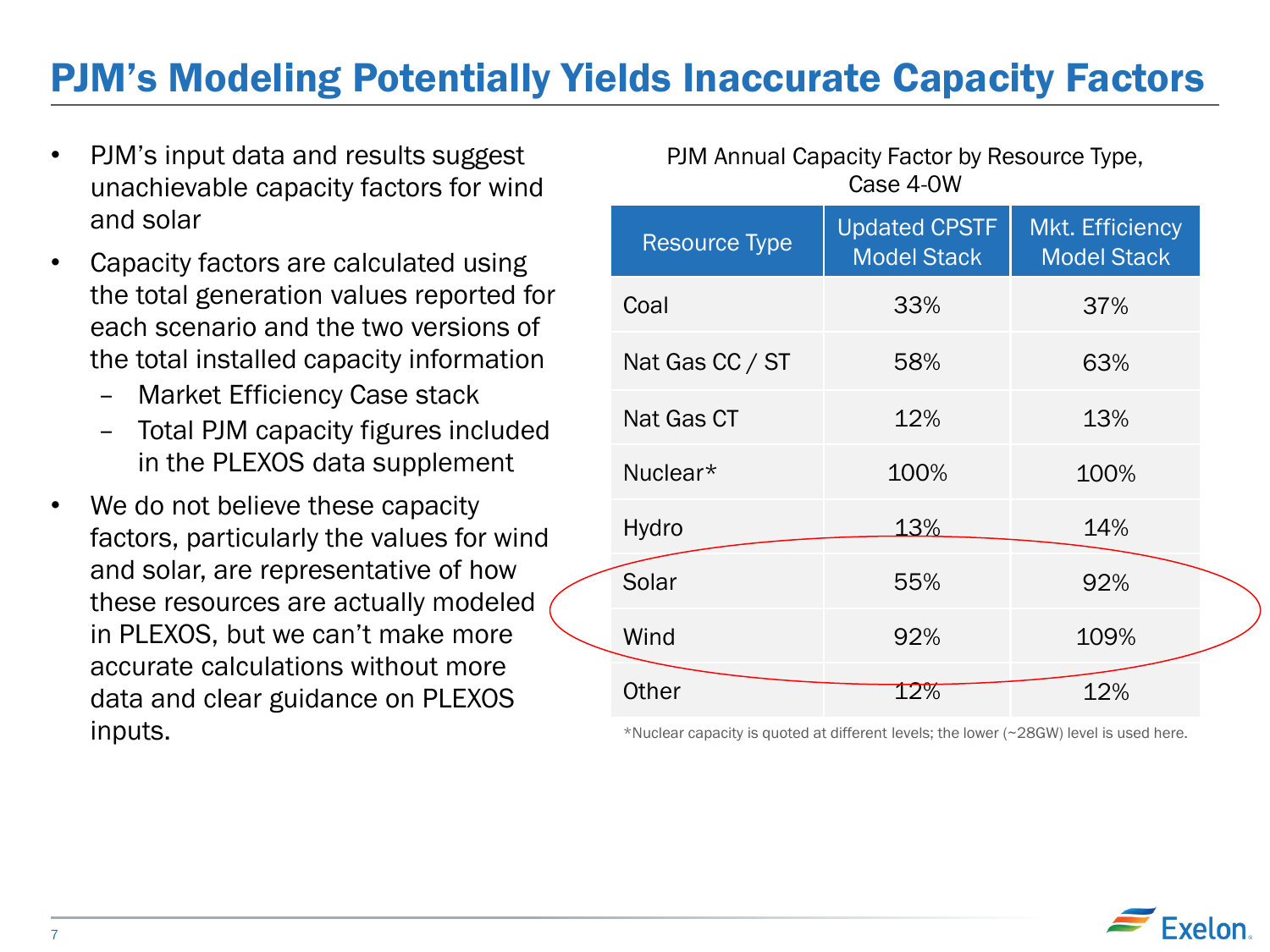### **Takeaways**

- Apparent shortcomings in PJM's modeling yield outputs that do not align with market observations
- The modeling done thus far should not form the basis of conclusions about that value of border adjustments or other policy options
- In other words, initial conclusions about various policy options, like PJM's one-way or two-way border adjustments, may be driven by modeling shortcomings rather than by the policy efficacy

An accurate and representative base case is necessary to analyze stakeholders' policy questions, including the degree of leakage in PJM and the benefits of various leakage mitigation options.

![](_page_7_Picture_5.jpeg)